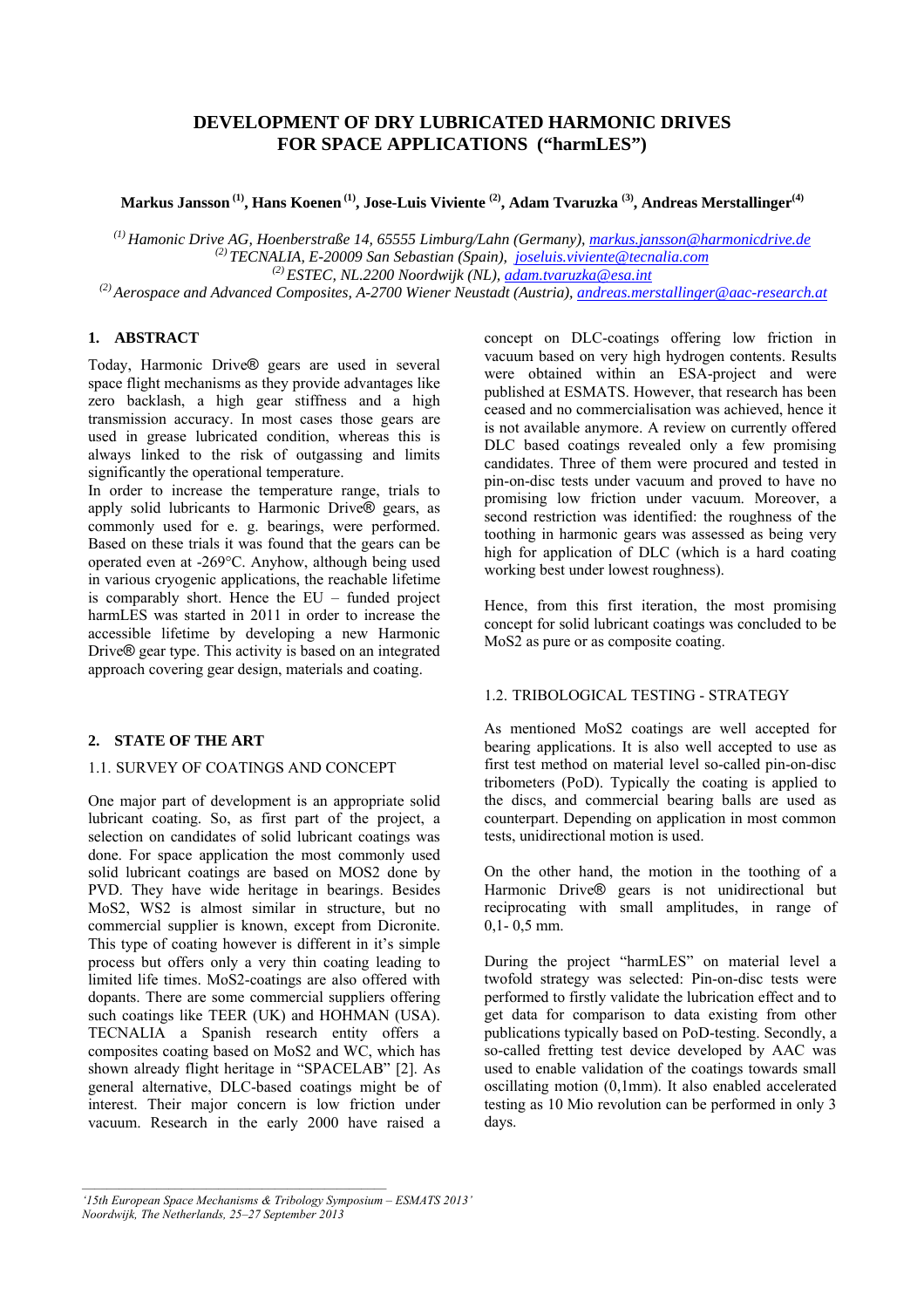#### 1.3. FRETTING AND MOS<sub>2</sub>

AAC developed a test method for investigation of cold welding under fretting. It uses a pin-on-discconfiguration similar to PoD-tribometers, but in an oscillating movement of only 50µm amplitude which referred to as "fretting". The aim was to assess materials and coatings for their ability to prevent cold welding (especially under upper stage during launch when strong vibrations may lead to fretting when the spacecraft is already exposed to space.) Based on the device a method was developed, agreed by ESA and published as STM paper [3]. In short, testing is done under fretting motion of 200Hz with an amplitude of 50µm. the loads are selected to achieve a maximum Hertzian pressure of 60% of elastic limit at begin of the test. Several studies on cold welding on typical space material combinations and coatings were performed. A summary is published in [3], but data is also available online [4].



*Figure 1: Fretting device: Detail showing the fixation of pin (upper rod) and disc (mounted directly on a force transducer).* 



*Figure 2: Adhesion force as function of cycles: Detail on the left shows that lubrication of pure MoS2 is lost after 50 cycles = 100.00 revolutions (1 cycle = 2000revs).* 

As the motion of teeth in a harmonic gear is more close to that fretting motion than to usual pin-on-disc tribometers (minimum are several millimetres of stroke), the review on candidate coatings was extended to data from these studies. Although there is no data on

the steels and roughness needed in this project, data on quite similar combination was found: SS17-7PH coated with standard MoS2 with a slightly lower roughness of Ra~0,1-0,2µm was found. They show that MoS2 coatings work under these conditions, but their lifetime was less than 100.000 revolutions which is much less than known for bearing applications (range of millions) [STM-279]. SEM-Analysis after the full test shows that the MoS2 coating is completely worn and severe adhesive wear is found.

## **3. COATING DEVELOPMENT**

#### 2.1 PROCESS AND TRIBOMETER TESTS

Following the tribological experience on MoS2 coatings towards fretting, the main focus was put on composites coatings based on process by TECNALIA. A CemeCon CC800/8 magnetron sputtering PVD unit was used for the deposition of the alloyed MoSx-WC films. The MoSx-WC coating  $(-1.9 \text{ µm thick})$  was applied onto different steels: AISI 440C ( $Ra \le 0.025 \mu m$  and  $Ra = 0.2$  $\mu$ m), CRONIDUR®30, SS17-4PH and SS17-4PH with pre-treatment. The microhardness tests on these coatings showed hardness values under a maximum load of 10 mN between 4.1 to 4.9 GPa, showing a small variation. These small differences in coating hardness among the different substrates could be explained by the different substrates hardness and roughness.



*Figure 3: Endurance and average CoF of the MoSx-WC coating measured on the different pin-on-disc tests. Coating reference: MoSx-WC (25988, ~1.9 µm). Substrates: AISI 440C (polished); 440C, CRONIDUR®30, SS17-4PH and SS17-4PH with pretreatment (Ra= 0.2 µm). Pin/ball: AISI 440C, SS15- 5PH, SS15-5PH with pre-treatment (polished).* 

A MT2000 Tribometer (Pin-on-Disc) was used to carry out wear and friction tests at controlled humidity (10%), applying a load of 5N to several steels ball/pin (AISI 440C, SS15-5PH and SS15-PH with pre-treatment) of 6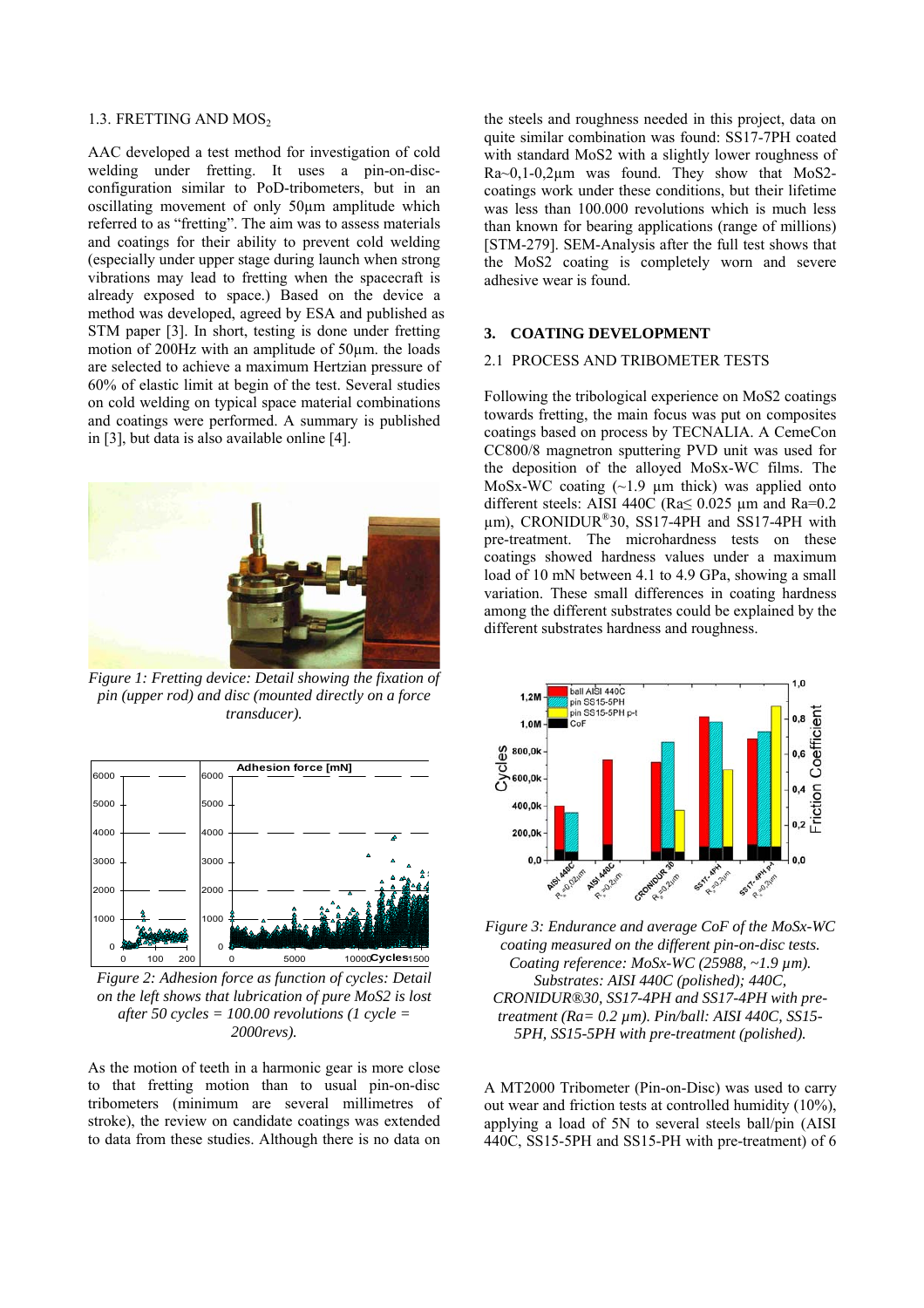mm dia. ( $Ra \le 0.025 \mu m$ ) at a constant sliding speed of 0.5 m/s. The test criterion was to stop the test when friction coefficient was higher than 0.4 due to delamination or fast depletion of the film and its lubricating protection. The endurance life of the films and the average CoF are shown in *Figure 3* for the different pin-on-disc tests.

Main conclusions from these tests are:

- Low friction (CoF  $\leq$  0.09) and long endurance is observed in all the tests.
- Surfaces with small roughness ( $Ra = 0.2 \mu m$ ) show longer endurance levels than the polished surface (440C disc,  $Ra<0.02 \mu m$ ). The endurance increases between 2 and 3 times when testing discs with nonpolished surfaces of Ra= 0.2 µm. This is in agreement with the tribological behaviour of soft solid lubricants (MoS2 based coatings,  $\sim$ 1 µm thick) that shows the maximum endurance on surfaces with roughnesses between Ra= 0.1 to 0.2 µm. Endurance levels on polished surfaces are lower and when increasing the roughness over 0.3 µm there is a dramatic decrease of the endurance.
- The highest endurance when testing against AISI 440C balls is observed against the coating deposited onto the SS17-4PH disc. Other contacts (excluding the polished AISI 440C disc) show less difference on endurance between them.
- The highest endurance when testing against the SS15-5PH pin is observed against the coating deposited onto the SS17-4PH disc. In any case, the other contacts (excluding the polished AISI 440C disc) show slightly lower endurance levels than this one.
- The highest endurance when testing against the SS15-5PH with pre-treatment pin is observed against the coating deposited onto the SS17-4PH with pre-treatment disc. Unlike the other testing pins (AISI 440C and SS15-5PH), the influence of the substrate is very strong on the endurance of the coating when testing against the SS15-5PH with pretreatment pins.
- When considering the three contacting materials without any pre-treatment (CRONIDUR®30, SS17-4PH and SS15-5PH), the coating onto CRONIDUR®30 and SS17-4PH disc show the highest endurance when tested against the SS15- 5PH pin.
- When testing against the SS17-4PH pre-treated disc all the test show high endurance values. The highest endurance value in the entire tests is obtained when having a pre-treatment in both contacting material (the SS17-4PH with pre-treatment disc  $+$  MoSx-WC against the SS15-5PH with pre-treatment pin).
- If only one steel should be pre-treated in the contact SS17-4PH against SS15-5PH, it is better to apply the pre-treatment onto the SS17-4PH substrate. But, this

should be confirmed by testing SS15-5PH pretreated discs against SS17-4PH pins.

#### 2.1 FRETTING TESTS

In a first fretting testing sequence, MoS2-based coatings were applied onto steel discs of type and roughness similar to the harmonic gears (in general the used steels like SS17-4PH are softer than bearing steels and the roughness is much higher compare to bearings, Ra varies from  $0.2$  to  $0.4\mu$ m). In first fretting tests against uncoated pins made of SS15-5PH at Ra~0,6µm, it was found that pure MoS2-coatings show a proper solid lubrication and an initial phase without adhesion, but their lifetime was found to be low, only 350.000 revs.



*Figure 4: Adhesion as function of cycles (1cycle=2000revs) between SS17-4PH with pure MOS2 coating in contact to blank PH15-5PH pin* 

At this stage also the machining of the harmonic drives could be optimised, enabling now a roughness of approx Ra~0,2µm. As main candidate, a composite coating based MoSx/WC developed by TECNALIA and flown on SPACELAB, was tested on reduced roughness. Adhesion was found but being lower than for uncoated steel combination. Increasing thickness of the coating from  $\sim$ 1,8 to  $\sim$ 2,8 $\mu$ m did further reduce the adhesion and increase life time to ~7 mio revs.



*Figure 5: Adhesion as function of cycles between SS17- 4PH with pre-treatment and MoSx/WC coating in contact to PH15-5PH pin (1cycle =2000revs)* 

Finally, a pre-treatment was done on the steel before coating. This revealed the best performance in fretting: test was stopped after 10mio revs without adhesion /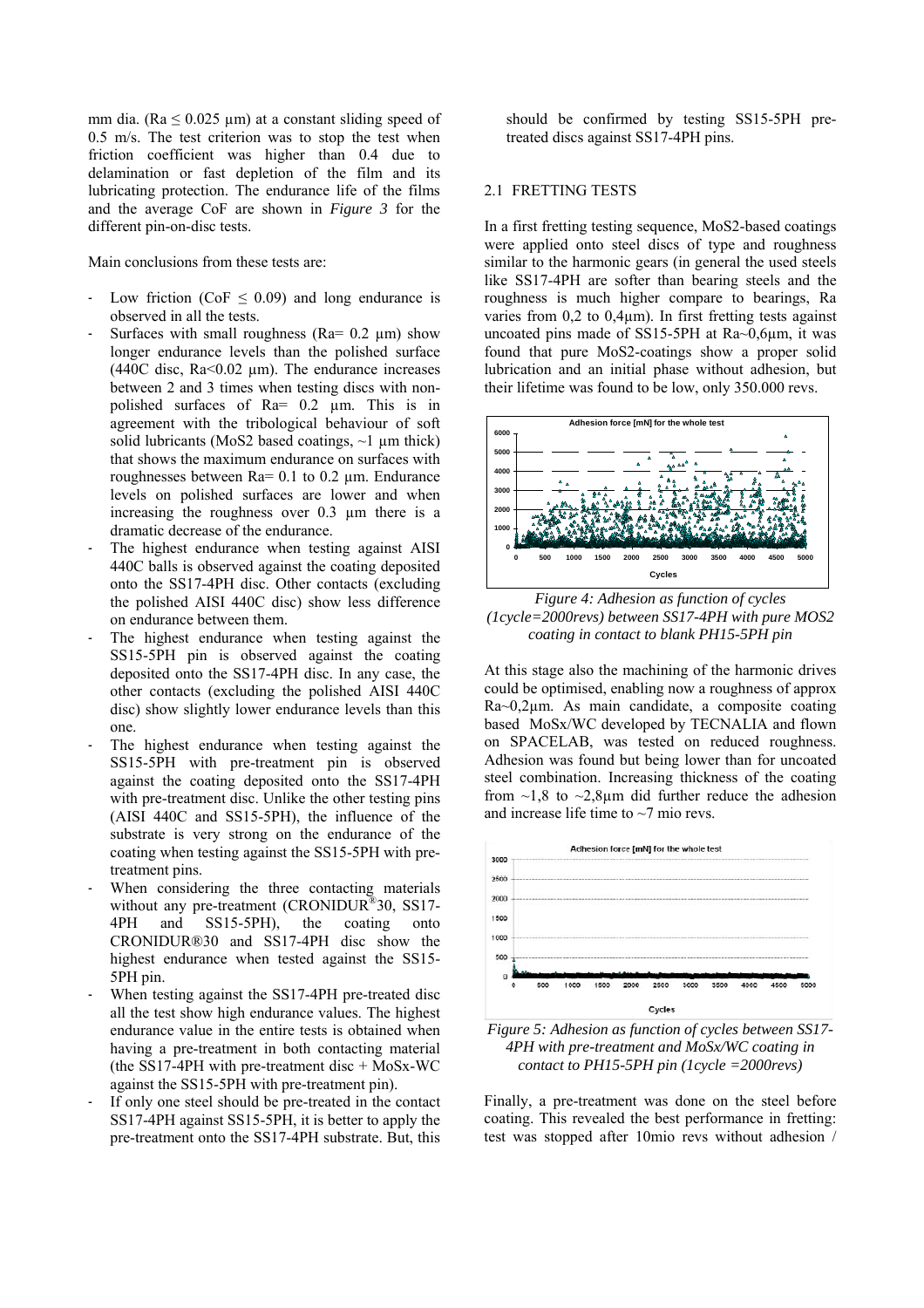cold welding. This means that the solid lubrication mechanism was still working. Post-Investigation by SEM showed a proper tribo- layer consisting of MoSx/WC.



*Figure 6: Contact zone of pin SS15-5PH after test to MoSx/WC coating showing a well developed tribo-layer* 

## **4. DEVELOPMENT STATUS ON GEAR LEVEL**

Within the harmLES project, the first year was mainly focussed on principal investigations based on Pin on Disc (PoD) testing. The results of these studies were used as input for the re - design of the Harmonic Drive® gear, which is basically performed in year two and three of the project, which will end beginning June 2014. Therefore the re – design of the gear is not closed yet. Anyhow, in the meantime detailed analysis concerning potential starting points for the optimisation of the gear have been executed. The results were transferred to a development approach, including several systematic steps for the implementation of potential improvements. Today, the manufacturing of the first test gears has been finished and initial testing on gear level has started. The results of the analysis, the development approach and the first test results shall be presented herein.

### **5. REQUIREMENTS**

The Harmonic - Drive® gear today is in its geometry optimised towards grease lubrication for terrestrial applications. So far the approach for the use in space was to copy the gear design, whereas materials and lubricants are substituted by space feasible products. This works very well for numerous grease lubricated space applications. Anyhow, driven by the duplicated design (e.g. tooth shape) the gears are often oversized with respect to their mechanical properties, whereas with respect to the special tribological demands the design might be improved. Therefore, the possibility to reduce mechanical properties leaves the opportunity for an optimisation of the gear design especially towards the needs of dry lubrication. Anyhow, as target for the development the main gear characteristics of the dry lubricated gear shall be kept close to those of standard gears, whereas only the basic properties shall be mentioned herein.

The transmission accuracy shall remain below 60arcsecs as specified for terrestrial gears. It is the same for the repeatability which is specified with a maximum of 3arcsecs, which is in line with the standard. The minimum gear stiffness is foreseen to be at a level of approx.  $1.1*10<sup>4</sup>$  Nm/rad which is close to the stiffness of a HFUC gear size 20. Beside quantitative properties, a main qualitative feature of the Harmonic - Drive® gear is seen in the zero backlash, which is a decisive advantage compared to other gear types. It is anticipated to keep this property although the development becomes even more demanding, as the zero backlash introduces an internal gear preload. This results in a contact stress within the tribological contacts, even if no external load is applied to the gear.

With respect to operational demands, the lifetime is planned to be at a level of 17,000 output revolutions at an output torque of 4Nm. Additionally the achievable lifetime at higher loads (e.g. 16Nm) will be considered. The operating temperature will be between -200°C and  $+150$ °C.

### **6. ANALYSIS AND SIMULATION**

The re - design of the gear is guided by two main aspects, which are on the one hand various test results with dry – lubricated gears gained at Harmonic Drive AG in advance to the harmLES - project. On the other hand the necessity is seen to gain a deeper understanding on wear mechanisms based on detailed analysis of the tribological contacts.

Driven by a request for a special cryogenic application, in 2009 an internal test sequence with dry lubricated Harmonic Drive® gears was performed. As result, the toothing and the contact between Flexspline (FS) and Wave Generator bearing (WGB) outer ring were identified to be the life limiting tribological contacts for coated gears. Additionally, the tests suggested the assumption of a strong dependency between the gears lifetime on the internal pre – load. Therefore the basic ideas for the gear re – design are to reduce the contact stresses and the sliding path within the above mentioned contacts.

As starting point for the gear development a CobaltLine  $-20 - 100$  gear was chosen. The CobaltLine gear type is the advancement of the HFUC series providing higher torque capacity and longer lifetime. As this configuration provides as well advantages for dry lubrication, it was decided to benchmark with this gear type.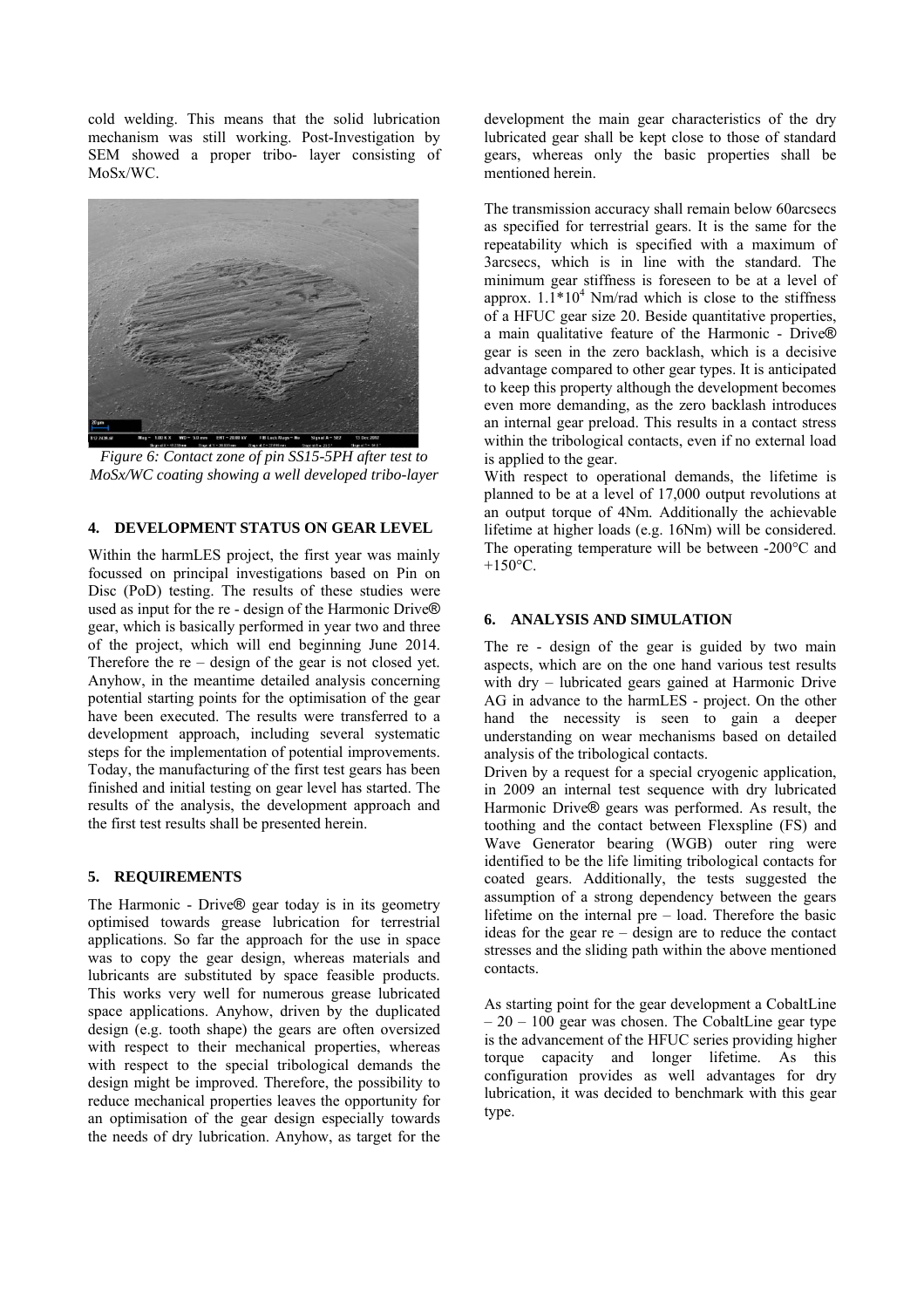In order to confirm the development approach the benchmarking gear configuration has been subjected to detailed analysis concerning the maximum Hertzian contact stress and the sliding path within the mentioned tribological contacts. Additionally, driven by the need to develop a backlash free gear, the assumed dependency between contacts stress and internal gear preload was investigated.



*Figure 7: FE Submodel of FS tooth* 

The inputs for the determination of the peak Hertzian contact stress were derived via the solution of the full FE-Model of the Harmonic Drive® Gear. This was followed by the resolution of respective submodels for each tribological contact, providing the contact forces. As example, Figure 7 shows the submodel of the FS tooth. With the knowledge of contact forces and shape of the contact area, the Hertzian contact stress could be derived. The results of the calculations at an applied output torque of 24 Nm are shown in **Table 1**. As mentioned, the dependency on the internal gear preload (herein assigned as light, medium and hard) is given as well.

| Internal gear preload | light | medium | hard |
|-----------------------|-------|--------|------|
| Maximum<br>Hertzian   |       |        |      |
| contact stress [MPa]  |       |        |      |
| Within toothing       | 1300  | 2000   | 2300 |
| Between FS and WGB    | 2500  | 2100   | 2200 |
|                       |       |        |      |

*Table 1: Results of calculation of peak Hertzian contact stresses* 

For both contacts a stress level was identified for the benchmarking gear type, which is above the loads typically applied to coatings used for vacuum applications [2]. This result confirms on the one hand the experiences made within tests so far. On the other hand it underlines the necessity to adopt the gear design in terms of contacts stresses towards the needs of dry lubrication.

Another finding is that the contact stress especially within the toothing is strongly dependant on the internal gear preload, highlighting that for the new design special attention should be paid to this dependency.

The sliding path within the toothing is derived via a Matlab® tool allowing a 3D simulation of the tooth engagement. An example is shown in Figure 8, whereas the blue outlines represent one Circular Spline (CS) tooth. Each outline stands for one cross section over the length of the tooth. The red outlines correspond to the FS which is depicted fully engaged into the CS.



*Figure 8: Tool for simulation of tooth engagement* 

Based on this tool, the sliding path for the benchmarking gears was determined, giving a result of 0.10mm per tooth engagement. With a first optimisation of the tooth profile, followed by an optimisation of the gear kinematic this value could be decreased significantly.

# **7. DEVELOPMENT APPROACH**

The gear development itself is seen under two aspects, which is on the one hand the development of an appropriate coating, on the other hand the geometric optimisation of the gear. Following the schematic shown in Figure 9 the two aspects are followed in parallel paths. The starting point for the activities is a benchmarking gear which is the commonly used CobaltLine –  $20 - 100$  gear designed for grease lubrication.

The geometric adaptations will be performed in two subsequent steps, whereas in a first step the internal gear preload will be reduced, keeping the commonly used tooth profile. In a second step the optimised tooth profile will be tested with respect to its influence on the gear lifetime.

The development of the coating on gear level is mainly linked to the results of lab testing described in section 2 and will as well be performed in two different steps. In a first configuration the impact of the coating thickness will be investigated. In a second step the influence of a heat treatment increasing the substrates load bearing capacity will be studied.With that approach the impact of each single change on the gears lifetime is evaluable and especially with respect to the geometric changes of the gear it allows to understand general mechanisms that can be transferred to further gear sizes and ratios. At the end, the findings are evaluated and transferred to a final gear configuration.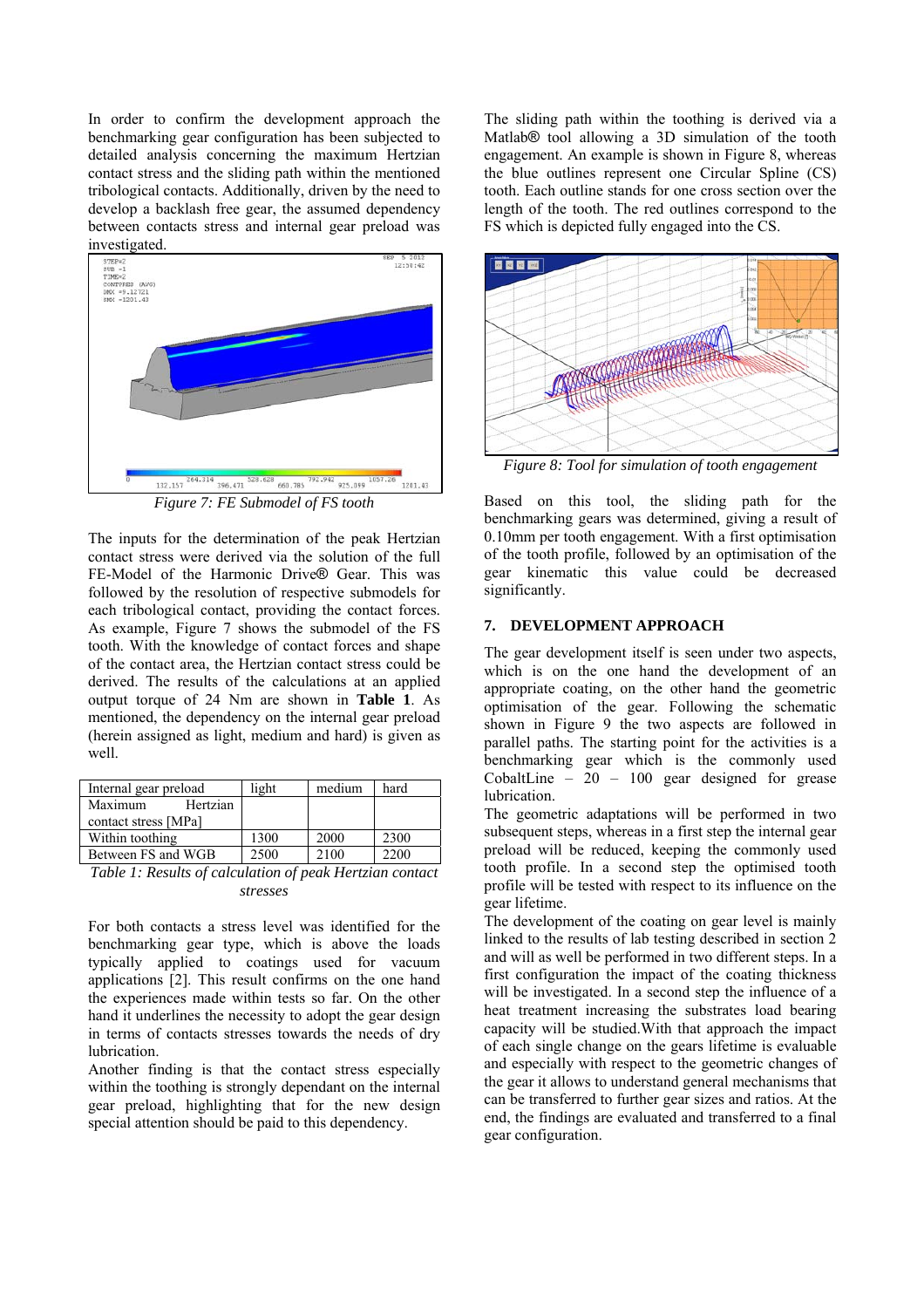

*Figure 9: Schematic depiction of development approach* 

## **8. GEAR MATERIALS AND LUBRICATION**

As materials for FS and CS the commonly used 15-5PH cond. H1075 and 17-4PH cond. H1150 were selected, as previous PoD testing did not show the necessity to deviate from this standard. As WGB a hybrid bearing was chosen, made of X30CrMoN 15 1 races and Si3N4 balls, as the combination of ceramic and steel promises tribological advantages for dry lubrication. The retainer is made of Tecasint® 1391, which is a MoS2 containing PI material that has been identified as potential European sourced retainer material for dry lubricated bearings [1].

With respect to the coating, based on previous PoD testing (ref to chapter 2), the critical tribological contacts (which is the toothing and the contact between FS and WGB outer ring) were coated with MoSx/WC provided by Tecnalia, as this seems the most promising selection. The bearing itself is coated with  $WS_2$ (Dicronite®DL5), which should act as initial lubrication providing low friction during running in, until  $MoS<sub>2</sub>$ from the bearing cage is transferred to balls and races. A picture of a coated component set is shown in Figure 10.



*Figure 10: Coated CobaltLine - 20 - 100 component set* 

## **9. GEAR TESTING**

The vacuum endurance tests were performed at AAC on the "Salotte 1" test rig. The test rig allows the integration of a vacuum suitable testbox with an integrated test gear which is supplied by Harmonic Drive AG. The tests themselves are performed under the following conditions:

| Temperature:           | $24^{\circ}$ C<br>(thermal vacuum |
|------------------------|-----------------------------------|
|                        | testing for final gear version)   |
| Pressure:              | $\leq 10^{-5}$ mBar               |
| Input speed:           | $250 \text{ min-1}$               |
| Output torque:         | 4Nm / 16Nm                        |
| Load profile:          | constant                          |
| Rotational direction:  | cw (view on output shaft)         |
| Orientation test gear: | vertical (Wave Generator up)      |

The health monitoring is performed via the efficiency that is continuously recorded for the operating direction. Additionally after distinct intervals the efficiency is measured for both directions. As failure criterion, a decline in the gears efficiency by 20% was fixed.

Following the integration of the test gear into the testbox, the gears are characterised at HDAG prior to the test. The characterisation is repeated after vacuum endurance test. Results of the pre test characterisation are given in Table 2. It shall be mentioned, that the given numbers are mean values of the respective gear configuration, whereas for Benchmarking and the 1<sup>st</sup> coating generation each three gears have been considered. For the 1<sup>st</sup> geometric adaptation overall 4 gears were measured.

It can be found that the stiffness K1 is in a similar range for Benchmarking gears and for gears of the  $1<sup>st</sup>$  coating generation, which was expected as both gears are of the same type. A decrease in the gear stiffness is seen for the  $1<sup>st</sup>$  geometric adaptation which is linked to the implemented geometric changes. This lowers on the one hand the contact stresses within the tribological contacts, effects on the other hand on the gear stiffness. A wind up curve of each gear configuration is shown in *Figure 11*.

| Configuration                | Stiffness K1 | Transmission | <b>NLST</b> |
|------------------------------|--------------|--------------|-------------|
|                              | [Nm/rad]     | accuracy     | [Nmm]       |
|                              |              | [arcsec]     |             |
| Benchmarking                 | $2.1*10^{4}$ | 39.8         | 46          |
| 1 st<br>coating              | $1.9*10^{4}$ | 40.9         | 32          |
| generation                   |              |              |             |
| 1 <sup>st</sup><br>geometric | $1.2*104$    | 31.5         | 31          |
| adaptation                   |              |              |             |

*Table 2: Results pre test characterisation in coated condition* 

Following the characterisation, vacuum endurance testing was executed. The test program started with the benchmarking gear configuration, which was followed by the gears with the  $1<sup>st</sup>$  coating generation, where 2 gears were tested. Finally, the configuration with the 1<sup>st</sup> geometric adaptation was tested, whereas herein 2 test results are presented.

*Figure 12* shows the course of the efficiency for the benchmarking gear and the two gears with the  $1<sup>st</sup>$ coating generation versus the number of output revolutions.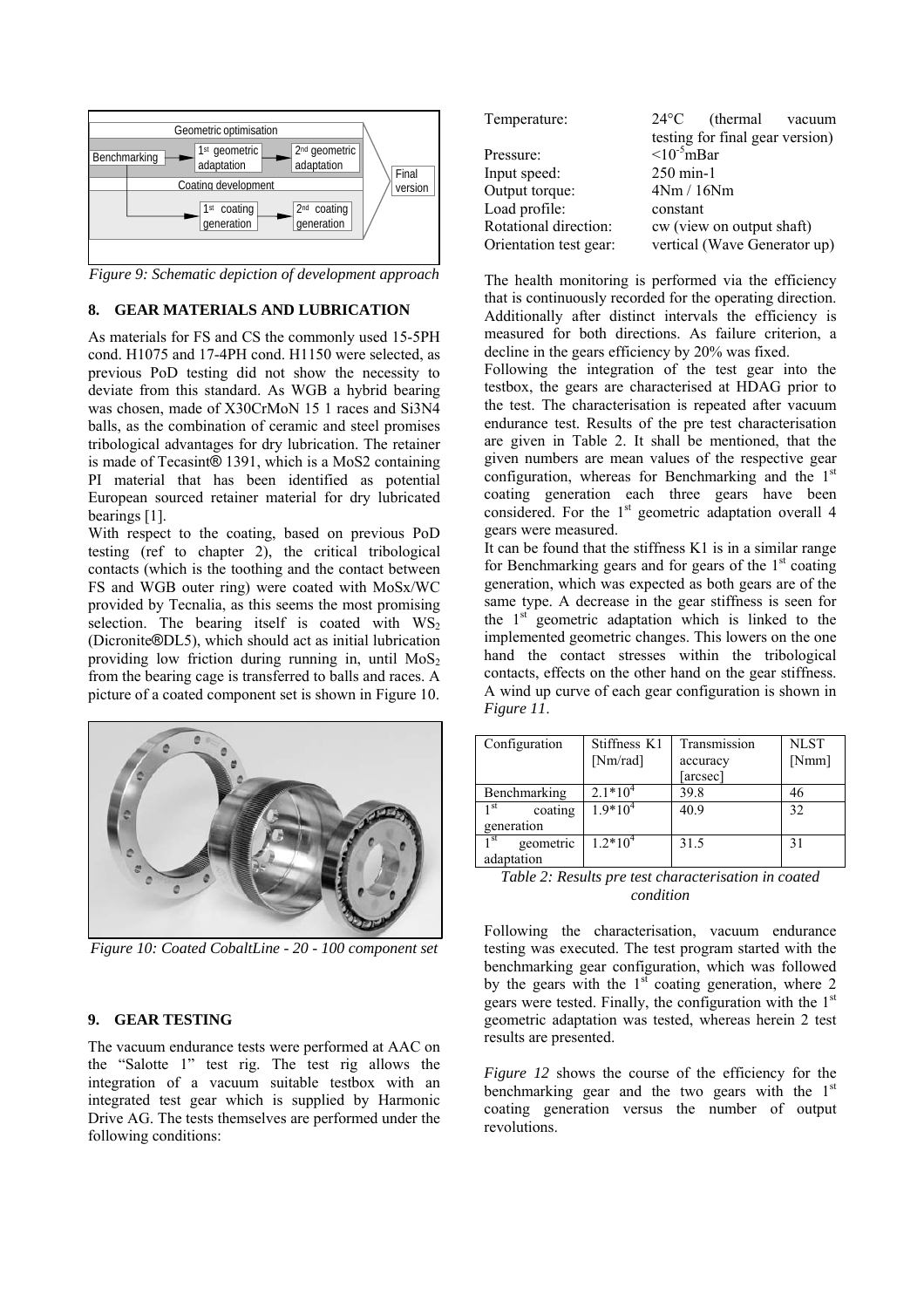

*Figure 11: Stiffness curves gears for Benchmarking, 1st coating generation and 1st geometric adaptation* 

It can be seen that for all gears after a short period (approx. 100 output revolutions) of high efficiency a rapid decline occurs. In order to derive if the applied load of 16Nm is too high, the load was reduced to 4Nm for a test gear, which results in a lower efficiency of approx. 45% in comparison to 66% before. Anyhow, even a reduction in the output torque did not lead to a significant lifetime improvement, compared to the set target of 17,000 revolutions.



*Figure 12: Course of efficiency for testing of first dry lubricated HD gears* 

The post test characterisation of the gears did not show significant changes neither for the transmission accuracy nor for the gear stiffness. The only parameter that changed was the NLST that increased approx. by the factor of 2, which is probably linked to the decrease in the efficiency. The visual inspection of the components shows the onset of wear within the toothing (ref. to Figure 13) for all three gears. The optical impression was confirmed by EDX analysis, unveiling that the coating was pointedly worn away.

These initial experiments were followed by tests with the gear with  $1<sup>st</sup>$  geometric adaptation. As already mentioned, the main target of the implemented optimisation was to lower the contact stresses to an acceptable level. Anyhow, performing a first test at a load level of 16Nm lead to comparable results as for the benchmarking gear; after a short period of operation  $(\sim 100$  OPR) the efficiency dropped and the test was stopped. A significant difference to the benchmarking was found during the visual inspection – evaluating by optical means, the coating still seems to be present and no deformation of the teeth could be established. The investigation by SEM principally confirmed the optical evaluation. The contact zone was still entirely covered with coating, but it was also found that at the border of the contact zone a flaking – off of the coating could be observed.



*Figure 13: Loaded tooth flank of FS after test. Top left and bottom left: SEM image of FS tooth, right: EDX spectra within contact zone* 

Taking the vertical orientation of the test gear within the test rig into account and evaluating the picture of wear leads to the suggestion that the decline in the gears efficiency is caused by coating particles that moved into the WGB, impeding the smooth running of the bearing. In order to evaluate, in how far the implemented geometric change could improve the situation within the toothing, it was decided to cover the WGB for the subsequent tests, knowing that further improvement of the coating is still necessary.



*Figure 14: Loaded tooth flank of FS after test. Top left and bottom left: SEM image of FS tooth, right: EDX spectra within contact zone* 

The next test was again performed with a reduced load of 4Nm, hence the initial efficiency is at a level of 35%. The course of the efficiency is shown in *Figure 15*. With the covered WGB the rapid initial decline in efficiency as observed in all former tests, does not occur. After approximately 500 OPR a slight decrease in the efficiency can be seen lasting approximately until